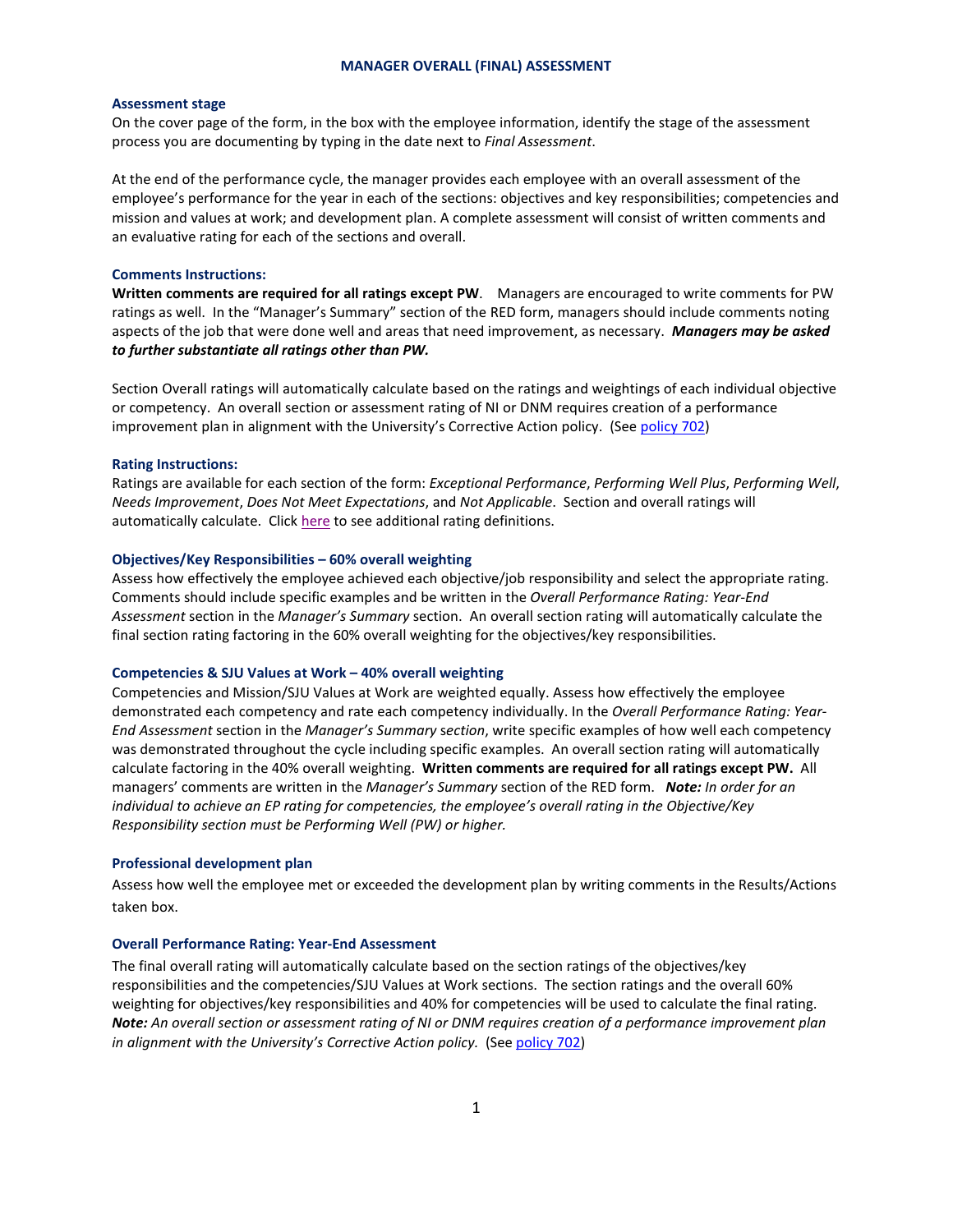Write final comments in the *Overall Performance Rating: Year-End Assessment* section in the *Manager's Summary* section and meet with the employee to review. Ask the employee to add his or her comments, sign and date and then the manager should sign and date.

# **Signatures**

The employee and supervisor are to sign the RED form in the *Overall Performance Rating: Year-End Assessment* section. It is recommended that the employee signs first followed by the manager's signature. Employees who disagree with the review are to sign the form to acknowledge receipt, and they may submit a rebuttal document that will be included along with the review form in the employee's personnel file.

An overall section rating of NI or DNM for Objectives/Key responsibilities requires creation of a performance improvement plan in alignment with the University's Corrective Action policy. (Se[e policy 702\)](http://www.stjohns.edu/about/administrative-offices/human-resources/hr-policy-manual/policy-702-corrective-action)

### **Rating Scale**

- **EP Exceptional Performance** (requires written supporting rationale) Performance consistently and significantly exceeds departmental and position expectations
- **PW+ Performing Well Plus** (requires written supporting rationale) Performs well in all aspects of the job, exceeds expectations in a few areas
- **PW Performing Well no written rationale required** Performance consistently meets expectations and job requirements
- **NI Needs Improvement** (requires written supporting rationale) Performance consistently does not meet expectations and improvement is required
- **DNM Does Not Meet Expectations** (requires written supporting rationale) Performance does not meet expectations
- **N/A Not Applicable** no written rationale required

## **Rating Scale with sample behavioral descriptions:**

- **EP Exceptional Performance** (requires written supporting rationale)
	- Exceeded requirements even on the most difficult and complex aspects of the job
	- ⋅ Accomplished far more than expected
	- Initiated new projects and solutions. Was able to take on additional assignments without affecting other work
	- Put students' needs first and worked to overcome obstacles to serve students' needs
	- Completed projects thoroughly, completely and ahead of schedule
	- ⋅ Required little or no supervision and follow-up
	- Did advance planning, anticipated problems and took appropriate action
	- Exhibited exceptional leadership ability and was a role model for others
	- Demonstrated an exemplary commitment towards the team, department, institutional goals and SJU Mission and Values at Work
	- ⋅ "XXX has not only performed all of her responsibilities, but has also incorporated her talents and experience to the enhancement of the department as a whole. She has gone above and beyond meeting her job expectations, and has taken on additional responsibilities throughout the year. She is a quick and enthusiastic learner who works positively and productively with her colleagues and supervisor. She strives to deliver accurate and prompt service to our students, and is helpful and knowledgeable when interacting with family and staff. She has been an asset to the department."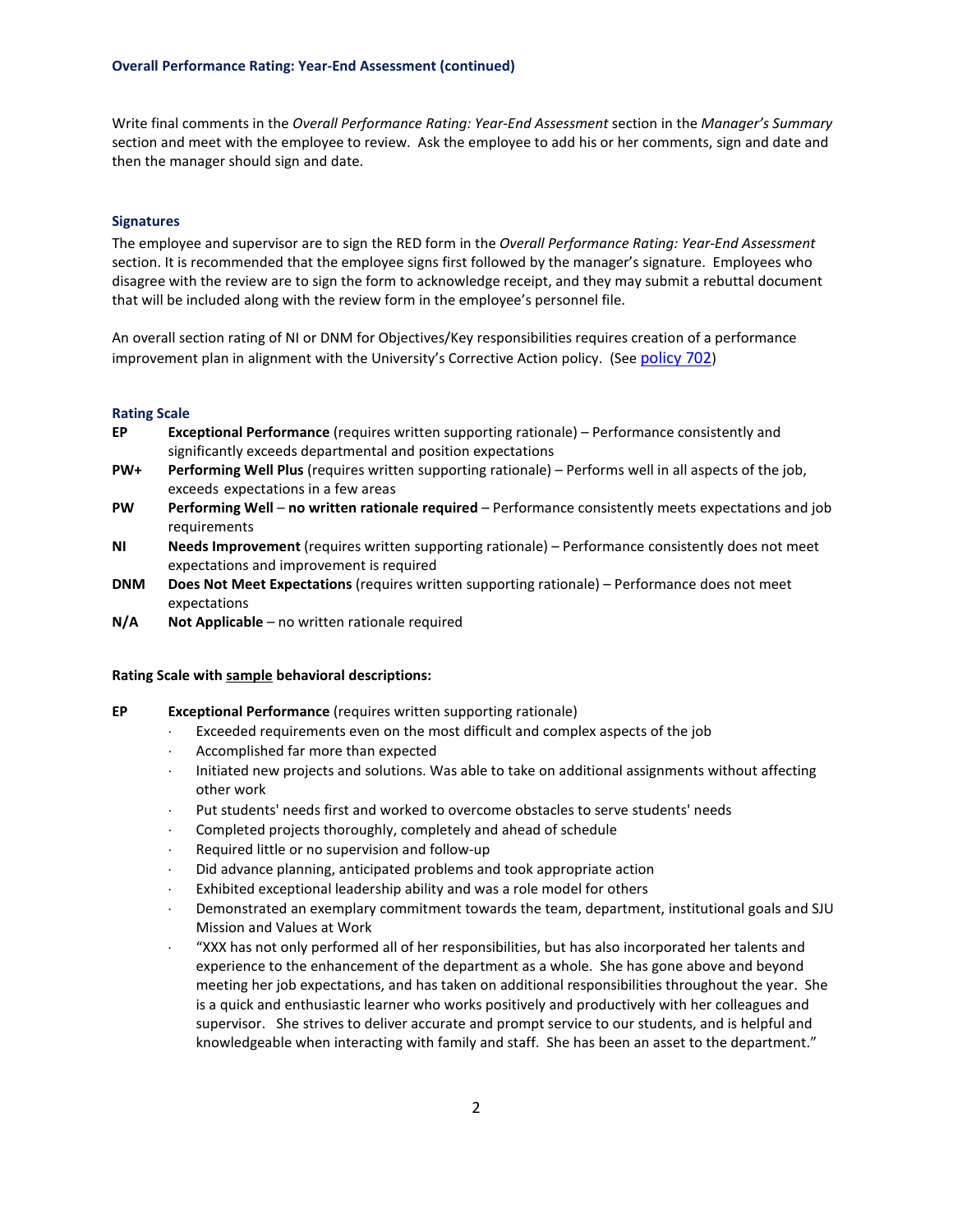## **Rating Scale with sample behavioral descriptions:**

# **PW+ Performing Well Plus** (requires written supporting rationale)

- Met expectations in all areas and exceeded expectations in some
- ⋅ Demonstrated leadership on xxxx initiative and led the effort that resulted in a successful outcome
- Assumed additional responsibility on xxxx initiative while balancing the regular workload
- Consistently completed regular work and projects on schedule and exceeded expectations in xxxx project(s).
- Demonstrated exemplary behaviors on xxxx project that support requirements of the job and the SJU Mission and Values at Work
- Was a good team player and had a positive influence on others
- ⋅ "XXX has continued to meet all expectations and has exceeded in several. She is a diligent and competent manager. This past year, she stepped up to the plate and successfully delivered several projects and helped move our department agenda forward. She is able to stay focused and deliver projects as planned. She is dedicated and organized which shines through in her delivery on projects."

# **PW Performing Well (no written rationale required)**

- Met expectations in all areas
- Consistently completed regular work and projects on schedule
- ⋅ Consistently put students' needs first and worked to overcome obstacles to serve students' needs
- Made few errors and seldom repeated them
- Took initiative and occasionally asked for additional responsibility
- Was a good team player and had a positive influence on others
- Consistently demonstrated behaviors that support requirements of the job and the SJU Mission and Values at Work
- ⋅ "XXX continues to meet expectations. He has shown his willingness to accurately complete projects and tasks in a timely manner. Areas of improvement include attention to detail. As part of the staff development process, it is expected that XXX will attend at least two professional development programs in the coming year."

# **NI Needs Improvement** (requires written supporting rationale)

- Performed some of the job requirements, but needs improvement to meet manager's expectations
- ⋅ Needed to show better quality of work, increased production, or attention to details and deadlines
- Did not always put students' needs first
- ⋅ Held up others' work or department outputs
- On occasion, exhibited periodic lack of teamwork
- ⋅ May have caused a morale problem on the team because he or she did not carry his or her load of work
- Seldom demonstrated behaviors that support the SJU Mission and Values at Work
- Must have intervention to improve: re-clarification of expectations, increased training, coaching, experience, etc.
- Should be on a documented corrective action plan
- ⋅ "I would like to see XXX take a more proactive approach in identifying areas of need at the YYY and attend to those constructively."
- "XXX needs to work on the competency of Attention to Detail."
- ⋅ "XXX met expectations in some areas but needs to improve in one or more areas. His communication on emails and phone calls need consistency."